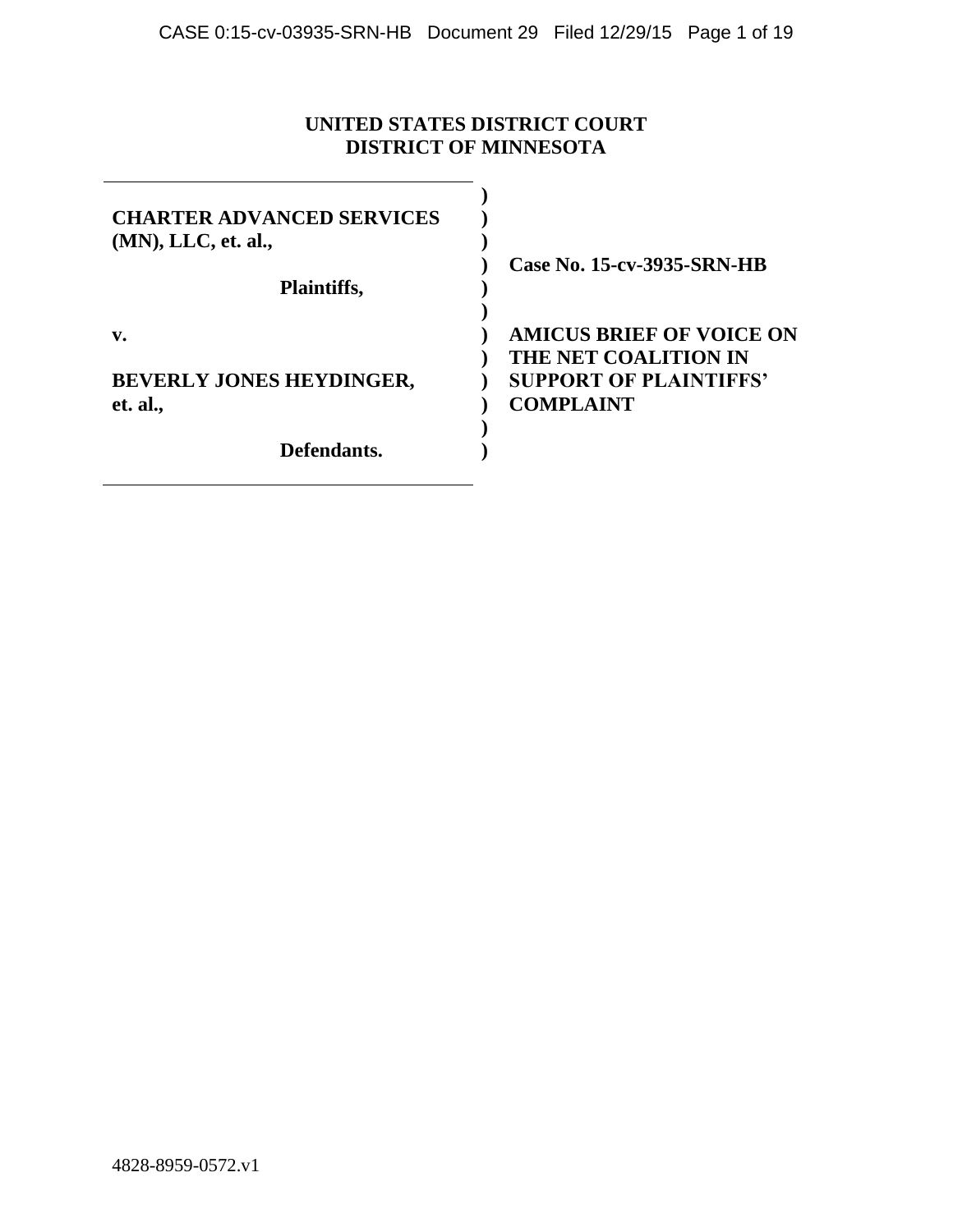## **TABLE OF CONTENTS**

| I.   | The MPUC's September 24, 2015 Order Could be Interpreted as Applicable |
|------|------------------------------------------------------------------------|
| II.  | The State Should Be Precluded From Regulating VoIP Service             |
|      | A. VoIP Services are Distinguishable from Traditional Phone            |
|      | B. VoIP Services are Already Regulated Under Federal Law 8             |
| III. | State Regulation Could Threaten the National Growth and Use of VoIP    |
|      |                                                                        |
|      | <b>CERTIFICATE OF SERVICE</b>                                          |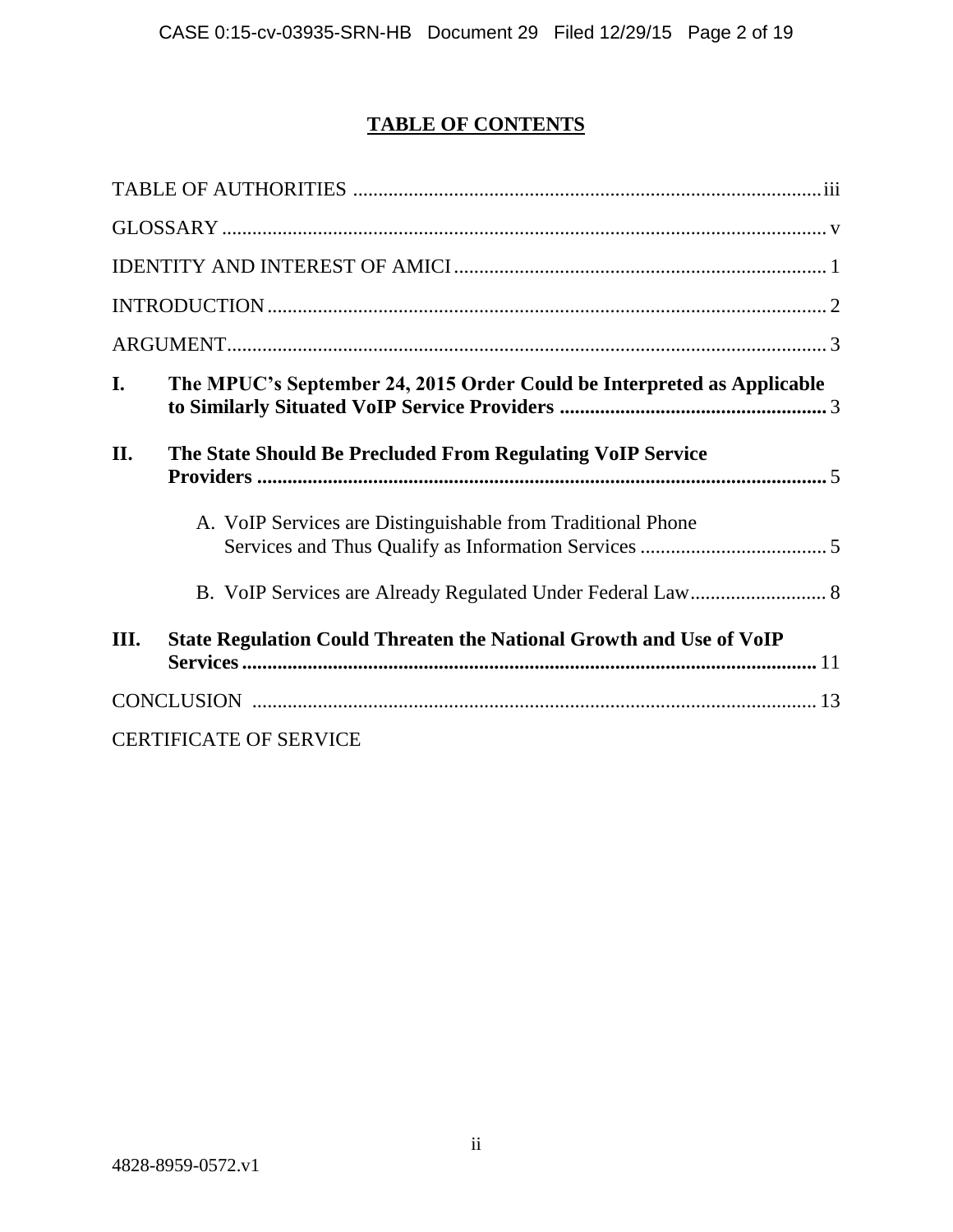## **TABLE OF AUTHORITIES**

*Page(s)*

## **CASES**

| In the Matter of Vonage Holdings Corp.,                   |
|-----------------------------------------------------------|
| Vonage Holdings Corp. v. Minnesota Pub. Utilities Comm'n, |
| <b>STATUTES</b>                                           |
|                                                           |
|                                                           |
|                                                           |
|                                                           |
|                                                           |
|                                                           |
|                                                           |
|                                                           |

## **OTHER AUTHORITIES**

Deb Shinder, *The Top Five Advanced VoIP Features Your Business Needs*, TECHREPUBLIC (Mar. 2, 2007, 10:36 AM), http://www.techrepublic.com/article/thetop-five-advanced-voip-features-your-business-needs ....................................................... 7 Federal Communications Commission, Wireline Competition Bureau, Industry Analysis and Technology Division, Local Telephone Competition: Status as of December 31, 2013, (Oct. 16, 2014), *available at* https://apps.fcc.gov/edocs\_public/attachmatch/DOC-329975A1.pdf ..................................................................................................................... 4

| Jive, Taking Cloud to the Enterprise, WWW.JIVE.COM, http://jive.com/enterprise (last |  |  |
|--------------------------------------------------------------------------------------|--|--|
|                                                                                      |  |  |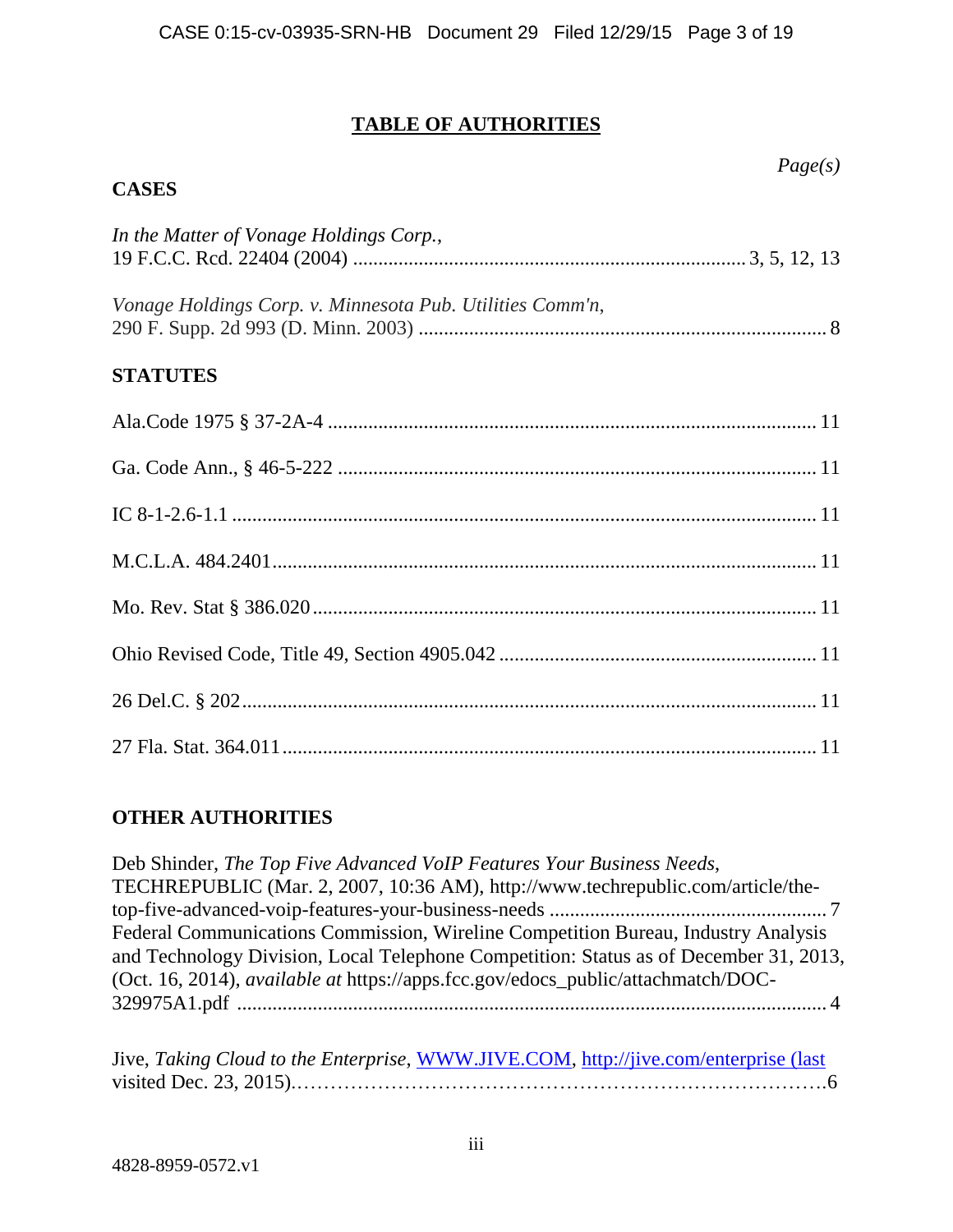| Letter, Filling the Regulatory Void: State VoIP Activity - WC Docket No. 10-90; GN<br>Docket No. 09-51; WC Docket No. 05-337; CC Docket No. 96-45; CC Docket No. 01-92;<br>WC Docket No. 06-122; WC Docket No. 04-36 (Aug. 3, 2011), available at<br>http://www.von.org/filings/year/09_2011/2011_08_03_VoIP |
|--------------------------------------------------------------------------------------------------------------------------------------------------------------------------------------------------------------------------------------------------------------------------------------------------------------|
| Nadeem Unuth, <i>What is Softphone?</i> , ABOUT TECH,<br>http://voip.about.com/od/glossary/g/SoftphoneDef.htm (last visited Dec. 23, 2015)6                                                                                                                                                                  |
| VoicePulse, Features, WWW.VOICEPULSE.COM,                                                                                                                                                                                                                                                                    |
| VoIPDistri, Yealink Announces VC400 and VC120 Video Conferencing System,<br>WWW.VOIPDISTRI.COM, http://www.yealink-phones.com/yealink-announces-vc400-                                                                                                                                                       |
| Vonage, Mobile App: Wherever You Are, Your Business Phone Is With You, VONAGE                                                                                                                                                                                                                                |

BUSINESS[,https://business.vonage.com/features/mobile](https://business.vonage.com/features/mobile) (last visited Dec. 23, 2015.) …6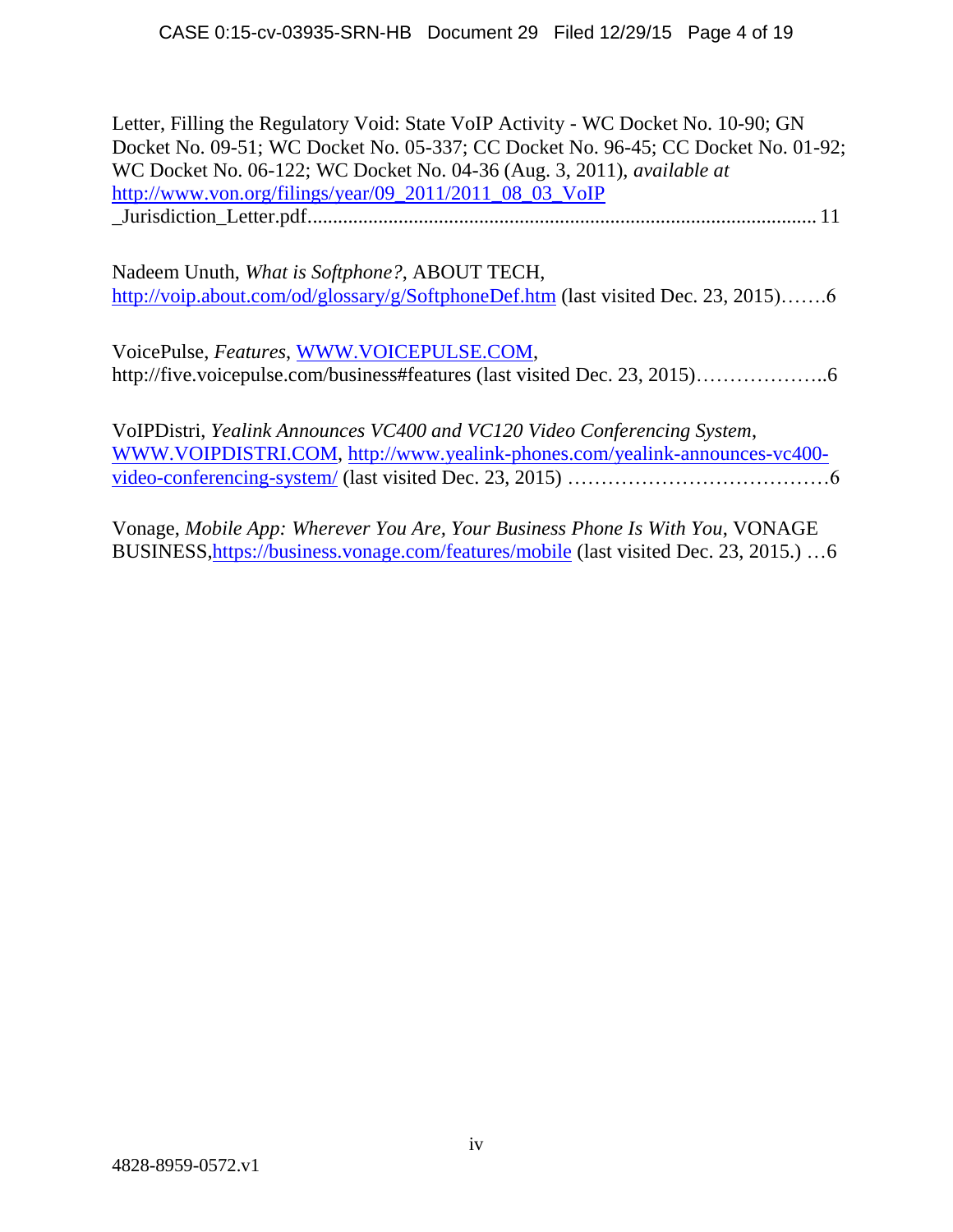## **GLOSSARY**

| <b>FCC</b>           | <b>Federal Communications Commission</b>                                                                                                                                                                                                                         |
|----------------------|------------------------------------------------------------------------------------------------------------------------------------------------------------------------------------------------------------------------------------------------------------------|
| IP                   | Internet Protocol                                                                                                                                                                                                                                                |
| <b>MPUC</b>          | Minnesota Public Utilities Commission                                                                                                                                                                                                                            |
| July 28 Order        | July 28, 2015 MPUC "Order Finding Jurisdiction and<br>Requiring Compliance Filing" In the Matter of the Complaint<br>of the Minnesota Department of Commerce Against the<br>Charter Affiliates Regarding Transfer of Customers, Dkt No.<br>P-6716,5615/C-14-383. |
| <b>MPUC</b> Order    | September 24, 2015 MPUC "Order Denying<br>Reconsideration," In the Matter of the Complaint of the<br>Minnesota Department of Commerce Against the Charter<br>Affiliates Regarding Transfer of Customers, Dkt No. P-<br>6716,5615/C-14-383.                       |
| VoIP                 | Voice over Internet Protocol                                                                                                                                                                                                                                     |
| <b>VON Coalition</b> | Voice on the Net Coalition                                                                                                                                                                                                                                       |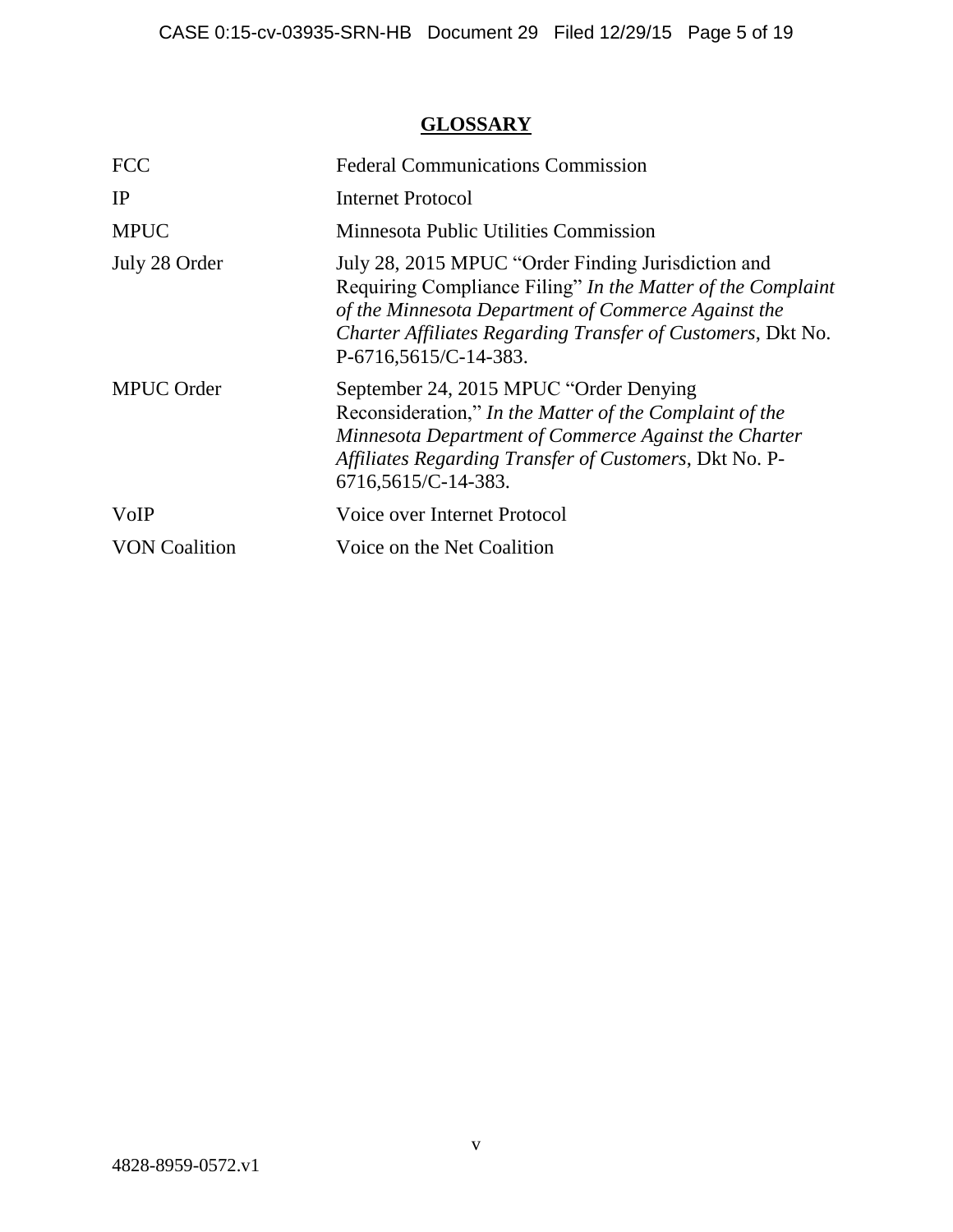#### **IDENTITY AND INTEREST OF AMICI**

The Internet has transformed every aspect of American life. Internet-based applications, including Voice over Internet Protocol ("VoIP"), are used by tens of millions of people every day, at home and at work, to deliver voice, data and video communications. Once limited to hobbyists and their computers, these IP communications are now used seamlessly across multiple devices, including broadbandenabled handsets, cell phones, laptop computers, desktop computers and tablets.

The VON Coalition is a non-profit, 501(c) (6) trade association incorporated in May 1998 to represent providers of IP communications. The coalition is comprised of service providers, software providers and equipment manufacturers including AT&T, Google, Microsoft, Nextiva, Switch and Vonage. The VON Coalition's singular mission is to advocate for public policies that support the availability and adoption of Internet communications.

To facilitate its mission, the VON Coalition focuses on several key objectives, including:

- Educating regulators, legislators and media about Internet communications technologies, products, benefits, and practices;
- Recommending action on state and federal regulation and legislation that affects the interests of the Internet communications industry; and
- Providing a forum for discussion by VON Coalition of important legal and regulatory policy issues.

Members of VON Coalition believe that regulators should refrain from applying

decades-old, traditional telephone regulations that could stall consumer benefits from IP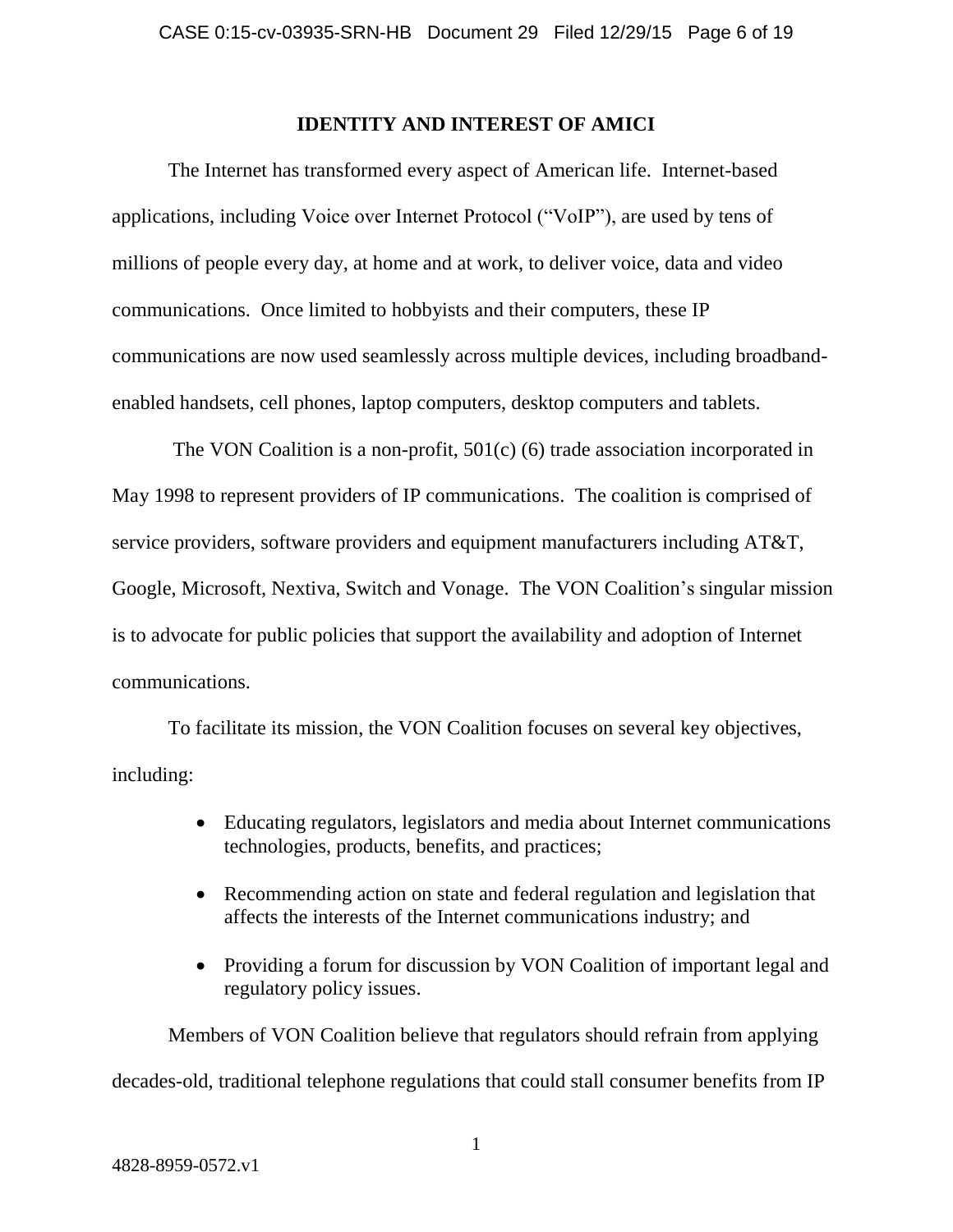#### CASE 0:15-cv-03935-SRN-HB Document 29 Filed 12/29/15 Page 7 of 19

communications, while industry and government find new solutions to address important consumer or public safety interests. In short, the VON Coalition works to advance regulatory policies that will enable all Americans to enjoy cutting-edge IP innovations and technologies free of unnecessary governmental regulation. The VON Coalition website may be found at: [http://www.von.org/.](http://www.von.org/)

The VON Coalition has an interest in this proceeding because Plaintiffs, Charter Advanced Services (MN) LLC and Charter Advanced Services VIII (MN), LLC, are providers of interconnected VoIP service, like many providers represented by the VON Coalition. Plaintiffs are challenging the September 24, 2015 MPUC Order denying rehearing of a July 28, 2015 MPUC Order that Plaintiffs' VoIP services are "telecommunications services" subject to state regulation. The MPUC Order, while narrowly focused on Plaintiffs, could be interpreted to apply to all similarly situated VoIP providers. Therefore, any decision by this Court concerning the MPUC Order could affect the MPUC's ability to regulate services provided by VON Coalition members.

#### **INTRODUCTION**

The MPUC Order imposes state regulation of Plaintiffs' network-based, interconnected VoIP service by requiring Plaintiffs to comply with all applicable Minnesota state telecommunications rules and requirements. Plaintiffs argue that the MPUC Order "singles out Charter Advanced's interconnected VoIP service as the only VoIP service in Minnesota subject to such regulation, arbitrarily leaving indistinguishable services offered by other providers unregulated by the State." Complaint at ¶5. Although

2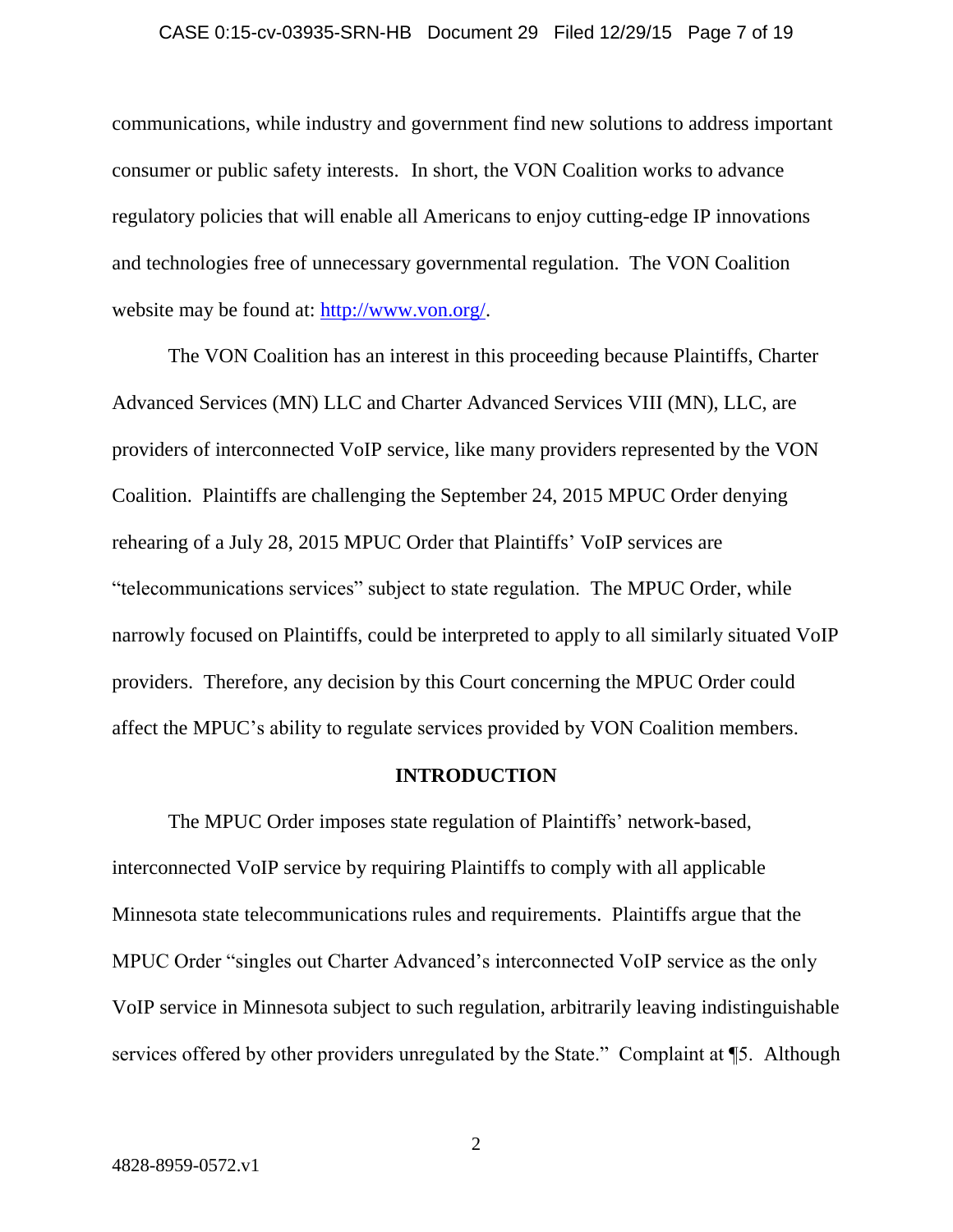#### CASE 0:15-cv-03935-SRN-HB Document 29 Filed 12/29/15 Page 8 of 19

at this point in time the MPUC is only regulating Charter; at some point in the future the MPUC may seek to regulate other VoIP providers; hence our concern.

As the representative for numerous VoIP service providers, the VON Coalition has a significant interest in any order permitting the state to impose legacy telephone regulations on providers of distinct VoIP services that are already sufficiently governed by federal law. If the state were permitted to regulate a substantial class of VoIP providers, such regulation could have devastating effects for providers and their ability to offer and implement consistent, competitive services across state lines. Accordingly, this brief aims to assist the Court in understanding the features and functionality of VoIP technologies, the significant and on-going regulation of VoIP providers under federal law, and how state regulation could significantly affect the national growth and use of IP communications, including VoIP.

#### **ARGUMENT**

## **I. The MPUC's September 24, 2015 Order Could Be Interpreted As Applicable to Similarly Situated VoIP Service Providers**

In 2004, the FCC preempted state regulation of VoIP.<sup>1</sup> The *Vonage Order* firmly established that a national regulatory framework was more appropriate for providers of VoIP and other integrated communications capabilities. *Id.* at 22424. The FCC made clear that the *Vonage Order* applied to services with similar, basic characteristics, including those provided by cable companies. *Id.* at 22432.

<sup>&</sup>lt;sup>1</sup> See In the Matter of Vonage Holdings Corp., 19 F.C.C. Rcd. 22404 (2004) ("Vonage *Order*").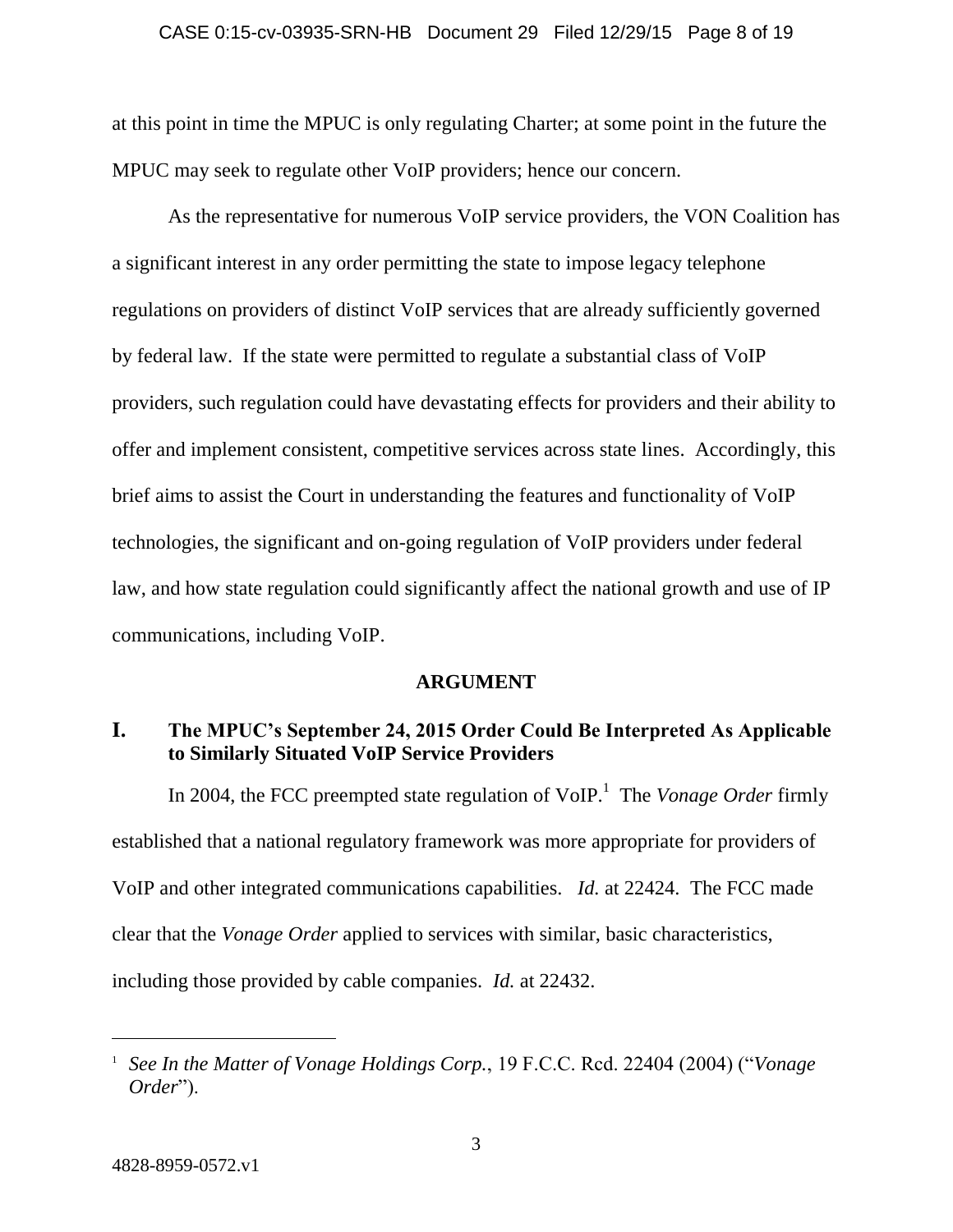#### CASE 0:15-cv-03935-SRN-HB Document 29 Filed 12/29/15 Page 9 of 19

The MPUC's Order is limited to what the MPUC refers to as "fixed,

interconnected VoIP," provided by Charter and its subsidiaries, which the MPUC claims it can regulate, because it claims the FCC has not preempted state regulation of fixed, interconnected VoIP. The MPUC contrasts "fixed, interconnected VoIP", with "nomadic, interconnected VoIP", which the MPUC claims it cannot regulate. When it issued its preemption order, the FCC focused on Vonage's nomadic VoIP service but its principles apply equally to fixed VoIP services.<sup>2</sup>

As of December 31, 2013, there were 116 VoIP providers in Minnesota, according to a report issued by the FCC in October 2014.<sup>3</sup> These 116 VoIP providers served 852,000 subscriber lines (465,000 residential lines and 387,000 business lines). 4 That number has steadily increased year over year as the FCC has issued these reports.

Whether or not the reasoning of the MPUC decision equally applies to any of those 116 providers, besides Charter, is ambiguous at best. All of them are providers of interconnected VoIP, and some provide service over their own networks in Minnesota. However, what is less clear is whether those services are fixed or nomadic (and even whether that should matter since the facts presented to the MPUC only concern the VoIP service provided by Charter).

<sup>&</sup>lt;sup>2</sup> The FCC did not use the terms "fixed, interconnected VoIP" and "nomadic, interconnected VoIP" in the *Vonage Order*.

<sup>&</sup>lt;sup>3</sup> *See* Federal Communications Commission, Wireline Competition Bureau, Industry Analysis and Technology Division, Local Telephone Competition: Status as of December 31, 2013, (Oct. 16, 2014), *available at* https://apps.fcc.gov/edocs\_public/attachmatch/DOC-329975A1.pdf

<sup>4</sup> Nationally, there were 48 million VoIP subscriber lines, representing about 35 percent of all subscriber lines. *Id.* at 3, Figure 2.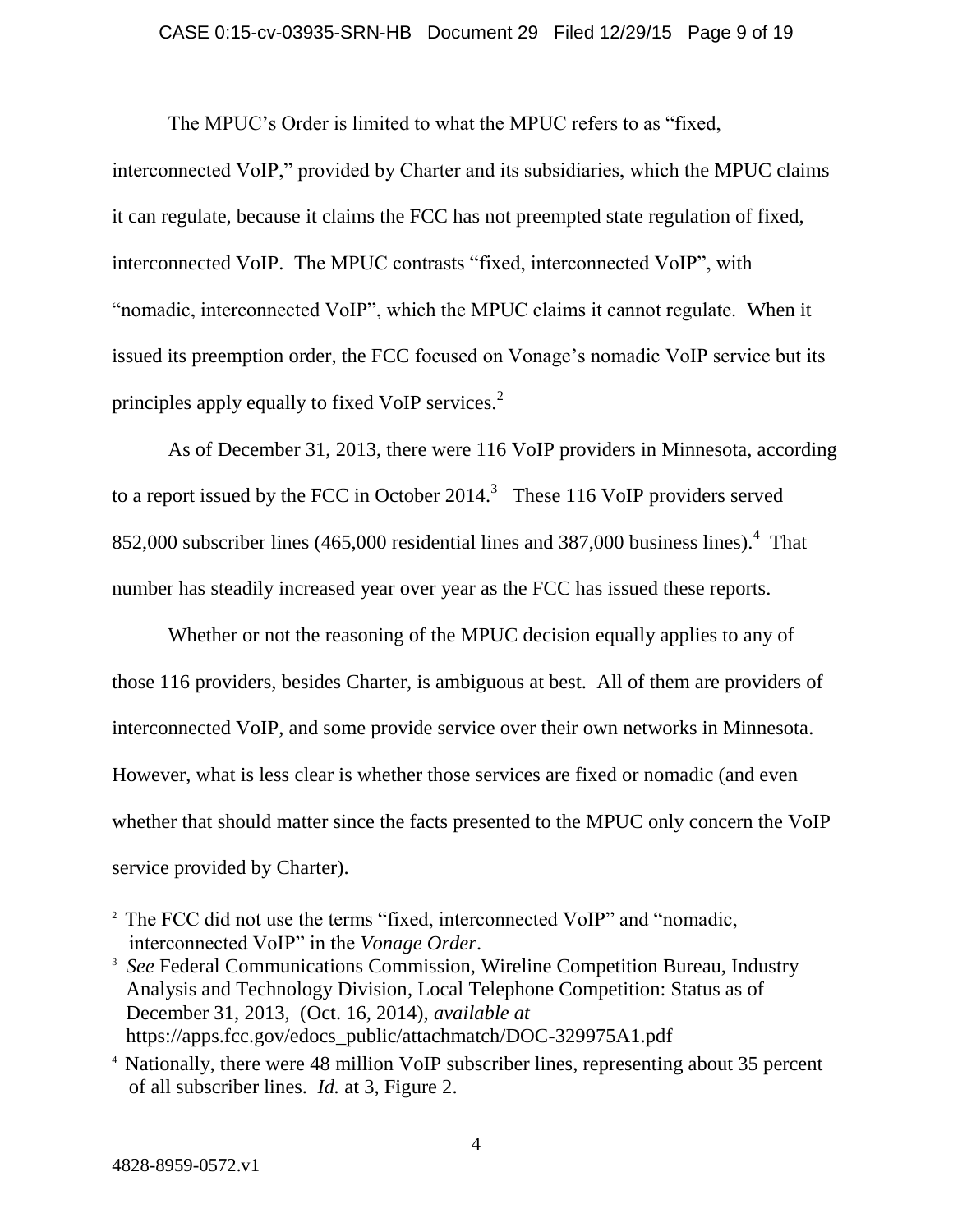This ambiguity leaves interconnected VoIP providers whose services are not identical to Charter's under a regulatory cloud. Moreover, it leaves customers at the risk of losing VoIP services if the MPUC attempts to enforce the Order against other interconnected VoIP providers. For example, the MPUC could require VoIP providers that do not apply for certificates of public convenience and necessity to cease and desist from providing services in Minnesota. Or VoIP providers that do not want to subject themselves to PUC jurisdiction may voluntarily cease providing services in Minnesota.

# **II. The State Should Be Precluded From Regulating VoIP Service Providers A. VoIP Services are Distinguishable from Traditional Phone Services and**

**Thus Qualify as Information Services**

The *Vonage Order* detailed the types of features and functionalities available in 2004 that demonstrated that VoIP was more than simply a telephone service but was fully integrated with other online services. In particular, these features included voicemail, three-way calling and geographically independent telephone numbers. *Vonage Order* at 22407. In addition, Vonage offered a Real-Time Online Account Management feature allowing customers to access their accounts 24 hours a day through an Internet web page to manage their communications by configuring service features, handling voicemail, and editing user information. Vonage customers could, among other options, play voicemails back through a computer or receive them in e-mails with the actual message attached as a sound file. In addition, computer programming could be used to cause calls to Vonage customers simultaneously to ring on multiple devices, including ones with different phone numbers.

5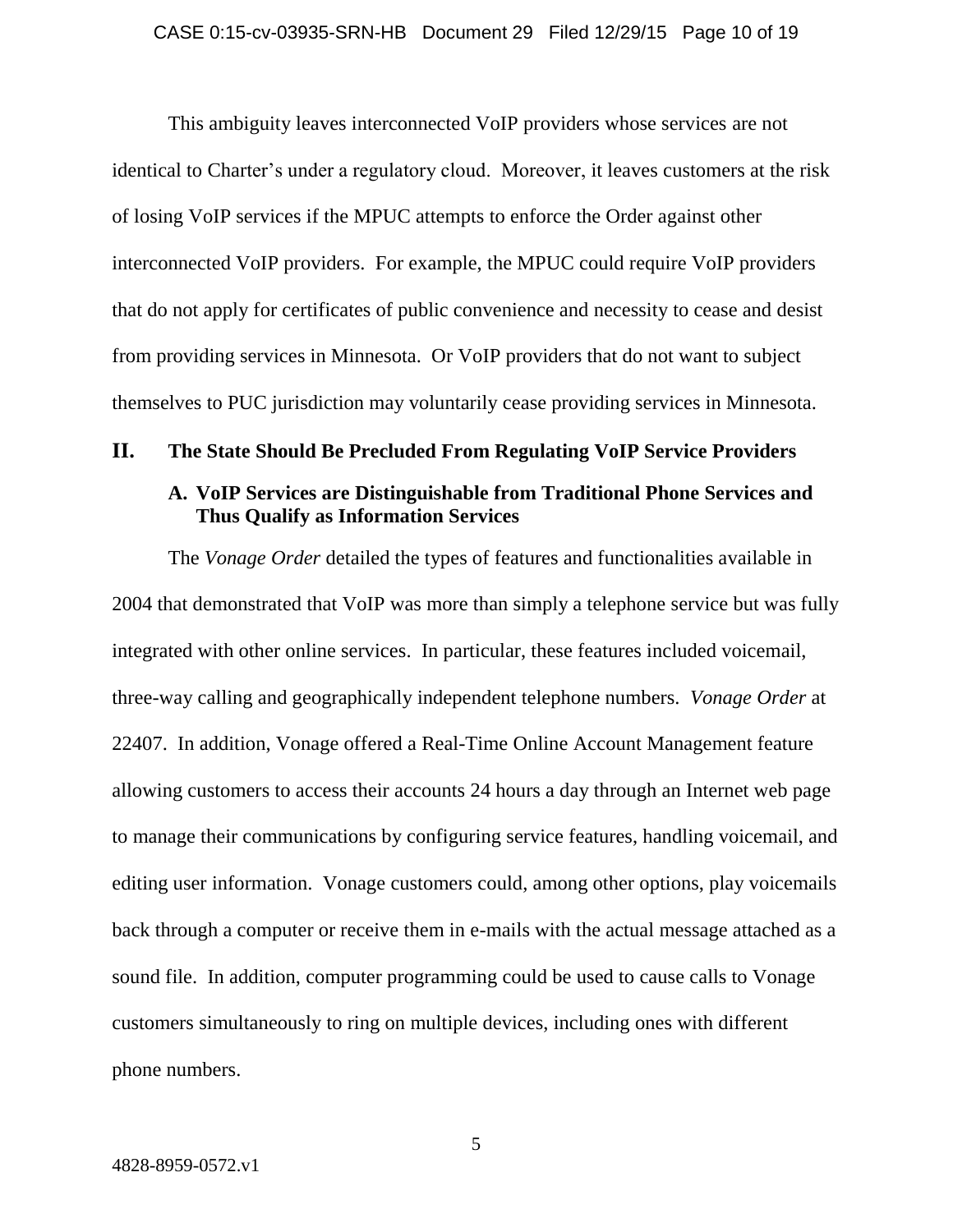#### CASE 0:15-cv-03935-SRN-HB Document 29 Filed 12/29/15 Page 11 of 19

Today, all of these features and more are available from interconnected VoIP providers for both residential and enterprise customers.

- **Mobility.** Many VoIP providers offer unified communications products that are integrated with customers' mobile service.<sup>5</sup> An example includes mobile apps, allowing the service to be used over a Wi-Fi connection on a smart phone. Many providers also offer softphones, allowing access to VoIP service through a personal computer or laptop. $^6$
- **Enhanced voice mail and video.** Voice mail can now be automatically transcribed and sent as an email, along with the actual voice mail file.<sup>7</sup> A VoIP user can automatically call back the person leaving the voice mail by simply tapping the phone number. Video is now available on VoIP phones. $8$
- **Other integrated features.** Call recording is readily available.<sup>9</sup> Click-to-call features are integrated with a customer's Outlook or similar phone directory, allowing for instant conference calls. A feature known as "Presence" allows

<sup>5</sup> See Vonage, *Mobile App: Wherever You Are, Your Business Phone Is With You*, VONAGE BUSINESS,<https://business.vonage.com/features/mobile> (last visited Dec. 23, 2015).

<sup>6</sup> See Nadeem Unuth, *What is Softphone?*, ABOUT TECH, <http://voip.about.com/od/glossary/g/SoftphoneDef.htm> (last visited Dec. 23, 2015).

<sup>7</sup> See VoicePulse, *Features*, [WWW.VOICEPULSE.COM,](http://www.voicepulse.com/) http://five.voicepulse.com/business#features (last visited Dec. 23, 2015).

<sup>8</sup> See VoIPDistri, *Yealink Announces VC400 and VC120 Video Conferencing System*, [WWW.VOIPDISTRI.COM,](http://www.voipdistri.com/) [http://www.yealink-phones.com/yealink-announces](http://www.yealink-phones.com/yealink-announces-vc400-video-conferencing-system/)[vc400-video-conferencing-system/](http://www.yealink-phones.com/yealink-announces-vc400-video-conferencing-system/) (last visited Dec. 23, 2015).

<sup>9</sup> Jive, *Taking Cloud to the Enterprise*, [WWW.JIVE.COM,](http://www.jive.com/) [http://jive.com/enterprise \(last](http://jive.com/enterprise%20(last) visited Dec. 23, 2015).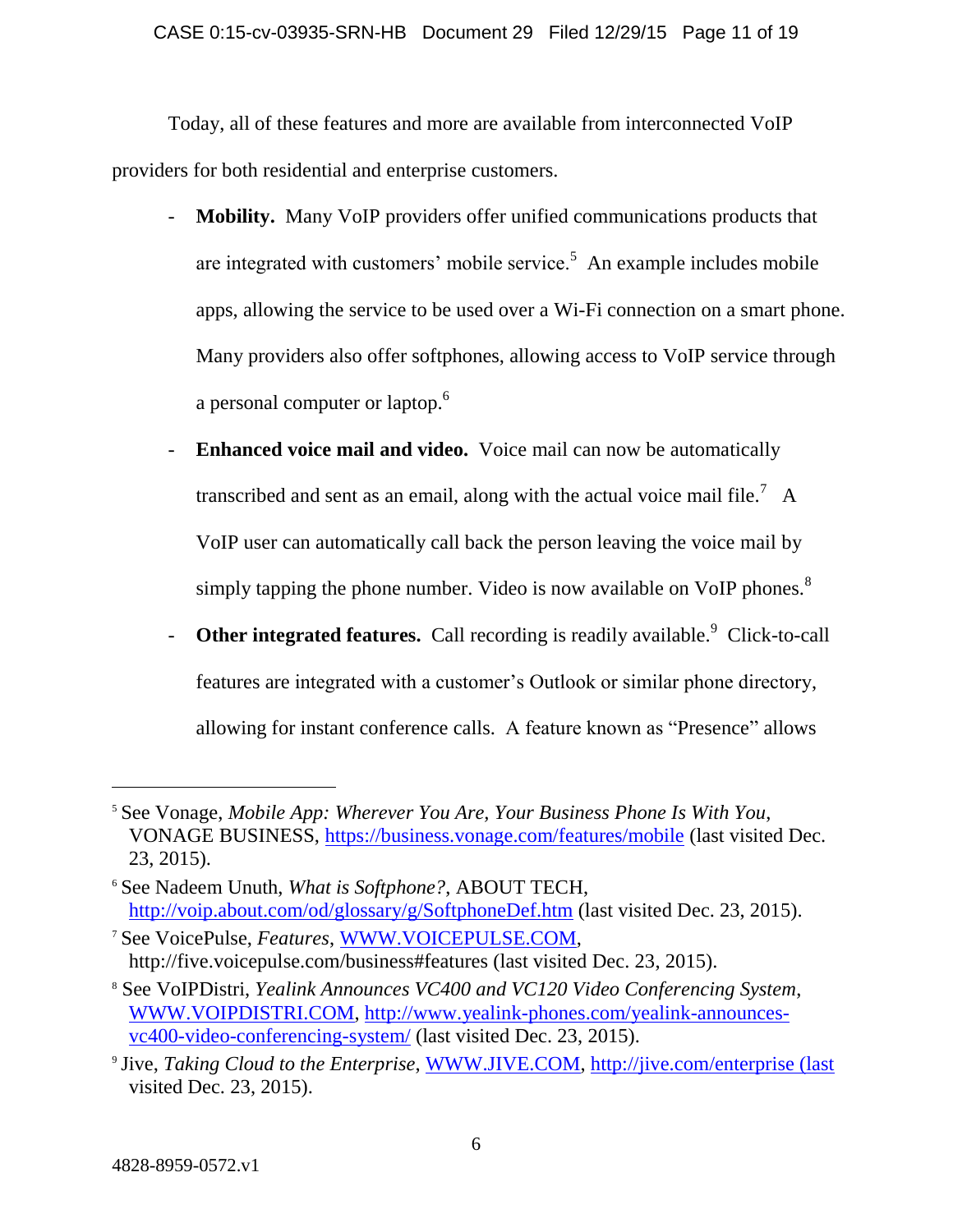users to know whether co-workers are available for a phone call or an instant messaging chat. $10$ 

These features are technologically feasible because they use the Internet, broadband and Internet Protocol. While these features are not part of intrastate telephone services, they are integrated with VoIP offerings. Indeed, it is this distinction that led the FCC to determine in the *Vonage Order* that VoIP service should be regulated at the federal level. Eleven years later, there has been increased integration between VoIP features with the Internet and mobile services, providing further support for that FCC  $decision.<sup>11</sup>$ 

Significantly, a year before the *Vonage Order*, this Court addressed the very question of whether VoIP services should be regulated by the MPUC. The Court found VoIP to be an "information service" rather than a "telecommunication service" under

Telecommunications Act, precluding the MPUC's effort to regulate the service:

Examining the statutory language of the Communications Act, the Court concludes that the VoIP service provided by Vonage constitutes an information service because it offers the "capability for generating, acquiring, storing, transforming, processing, retrieving, utilizing, or making available information via telecommunications." 47 U.S.C. § 153(20). … The Court concludes that Vonage's activities fit within the definition of information services. Vonage's services are closely tied to the provision of

<sup>&</sup>lt;sup>10</sup> See Deb Shinder, *The Top Five Advanced VoIP Features Your Business Needs*, TECHREPUBLIC (Mar. 2, 2007, 10:36 AM), http://www.techrepublic.com/article/thetop-five-advanced-voip-features-your-business-needs.

<sup>&</sup>lt;sup>11</sup> The FCC did not indicate which of these features and functionalities were decisive in reaching its preemption conclusion and some of these features and functionalities are present in fixed interconnected VoIP. Therefore, it cannot be determined that the FCC intended to restrict the scope of its preemption order only to nomadic interconnected VoIP services.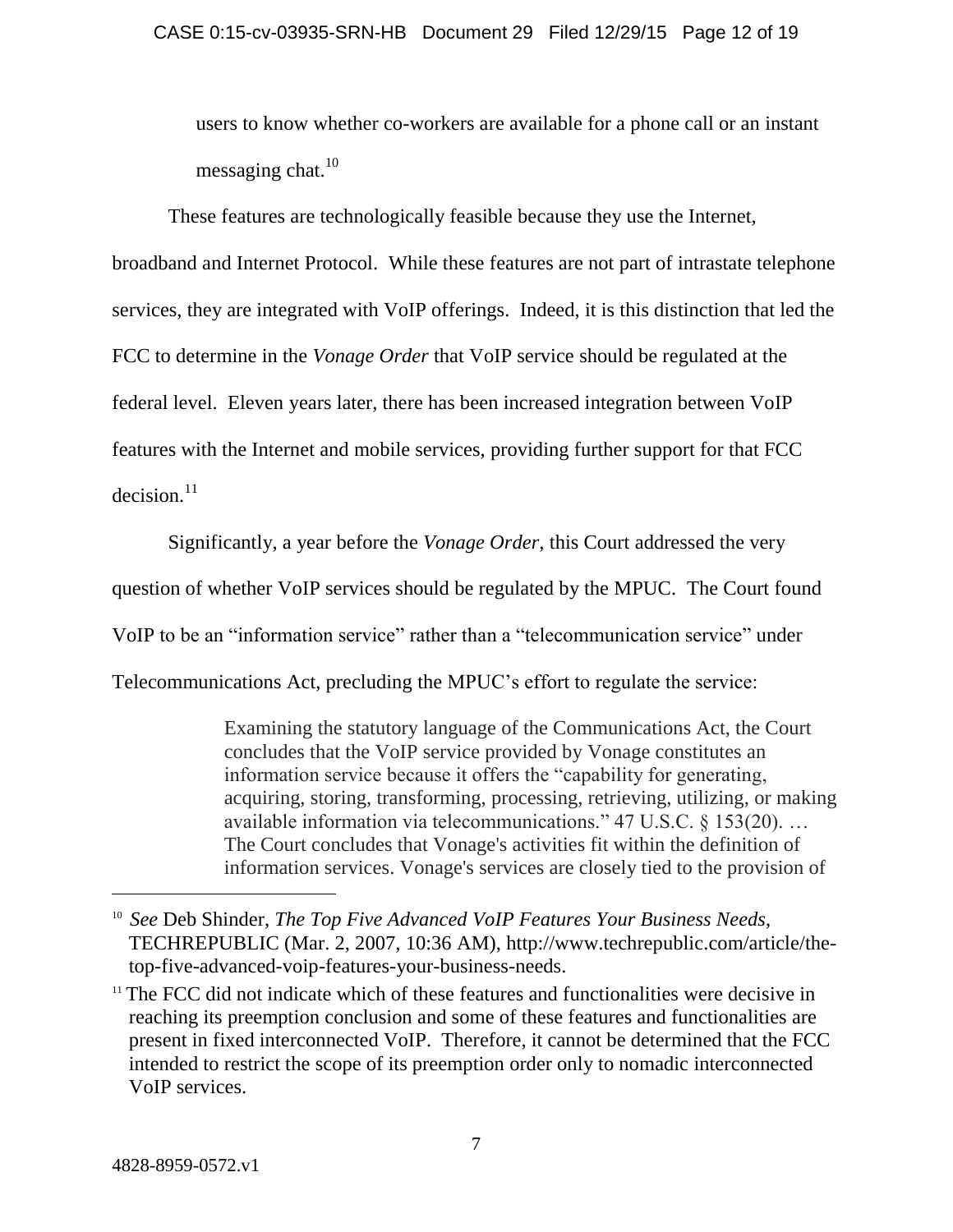telecommunications services as defined by Congress, the courts and the FCC, but this Court finds that Vonage *uses* telecommunications services, rather than provides them.

Because Congress has expressed an intent that services like Vonage's must remain unregulated by the Communications Act, and because the MPUC has exercised state authority to regulate Vonage's service, the Court concludes that that state and federal laws conflict, and pre-emption is necessary.

*Vonage Holdings Corp. v. Minnesota Pub. Utilities Comm'n*, 290 F. Supp. 2d 993, 999; 1001-02 (D. Minn. 2003).

It bears noting that the question of whether states are preempted from regulating VoIP is not exclusively based on whether VoIP should be classified as an information service or telecommunications service. As discussed above, the operational and customer-facing characteristics of VoIP, including the myriad of features available today that integrate with mobile devices and other Internet-based applications and functionality resist separation into interstate and intrastate communications. Therefore, under federal law, states are preempted from regulating VoIP regardless of its classification.

#### **B. VoIP Services are Regulated Under Federal Law**

Any suggestion that state regulation of VoIP service, whether classified as "fixed" or "nomadic," is necessary to protect consumers is unfounded. Consistent with the *Vonage Order*, since 2005, the FCC has carefully imposed regulatory obligations on interconnected VoIP – most of which are intended to address consumer protection. During that time, and despite numerous opportunities and requests to do so, the FCC has not classified interconnected VoIP as a telecommunications service. Instead, the FCC has relied on its authority under Title I of the federal Communications Act and other very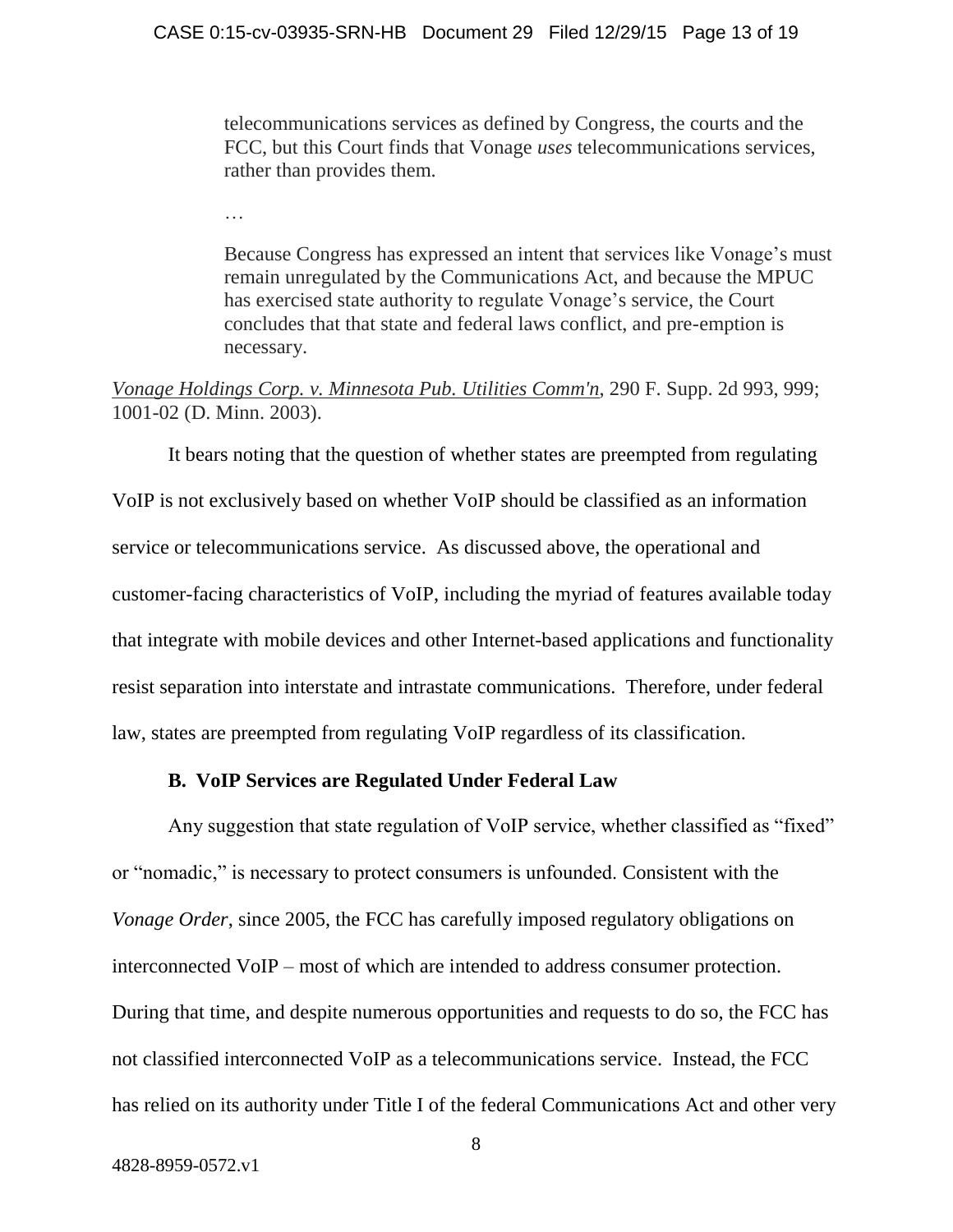specific statutory mandates to impose these obligations. A list of those FCC

requirements is printed below.

| FCC Docket #<br><b>Release Date</b>      | <b>Impact of Decision</b>                                                                                                                                             |
|------------------------------------------|-----------------------------------------------------------------------------------------------------------------------------------------------------------------------|
| WC Docket 05-196                         | Requires interconnected VoIP providers to offer Enhanced                                                                                                              |
| June 3, 2005                             | 911                                                                                                                                                                   |
| ET Docket 04-295<br>September 23, 2005   | Required interconnected VoIP providers to comply with<br>obligations under the Communications Assistance Law<br><b>Enforcement Act</b>                                |
| <b>WC Docket 06-122</b><br>June 27, 2006 | Requires interconnected VoIP providers to contribute to<br>the federal universal service fund payment and to register<br>with the FCC using Form 499                  |
| <b>CC Docket 96-115</b>                  | Requires interconnected VoIP providers to comply with                                                                                                                 |
| April 2, 2007                            | rules protecting customer proprietary network information                                                                                                             |
| EB Docket 06-119<br>June 8, 2007         | Requires interconnected VoIP providers to provide reports<br>on the redundancy, resiliency and dependability of their<br>911 networks and systems                     |
| WT Docket 96-198<br>June 15, 2007        | Requires interconnected VoIP providers to comply with<br>regulations related to disabilities access and to contribute<br>to the telecommunications relay service fund |
| MD Docket 07-81                          | Requires interconnected VoIP providers to pay FCC                                                                                                                     |
| <b>August 6, 2007</b>                    | regulatory fees.                                                                                                                                                      |
| WC Docket 07-243                         | Required interconnected VoIP providers to comply with                                                                                                                 |
| November 8, 2007                         | local number portability obligations                                                                                                                                  |
| WC Docket 07-38                          | Requires interconnected VoIP providers to file Form 477                                                                                                               |
| June 12, 2008                            | (reporting number of lines served in each state)                                                                                                                      |
| WC Docket 04-36                          | Requires interconnected VoIP providers to seek FCC                                                                                                                    |
| May 13, 2009                             | approval before discontinuing service                                                                                                                                 |
| <b>WC Docket 06-122</b>                  | Allows states to assess universal service obligations on the                                                                                                          |

## **FCC PROCEEDINGS AFFECTING IP COMMUNICATIONS (As of December 28, 2015)**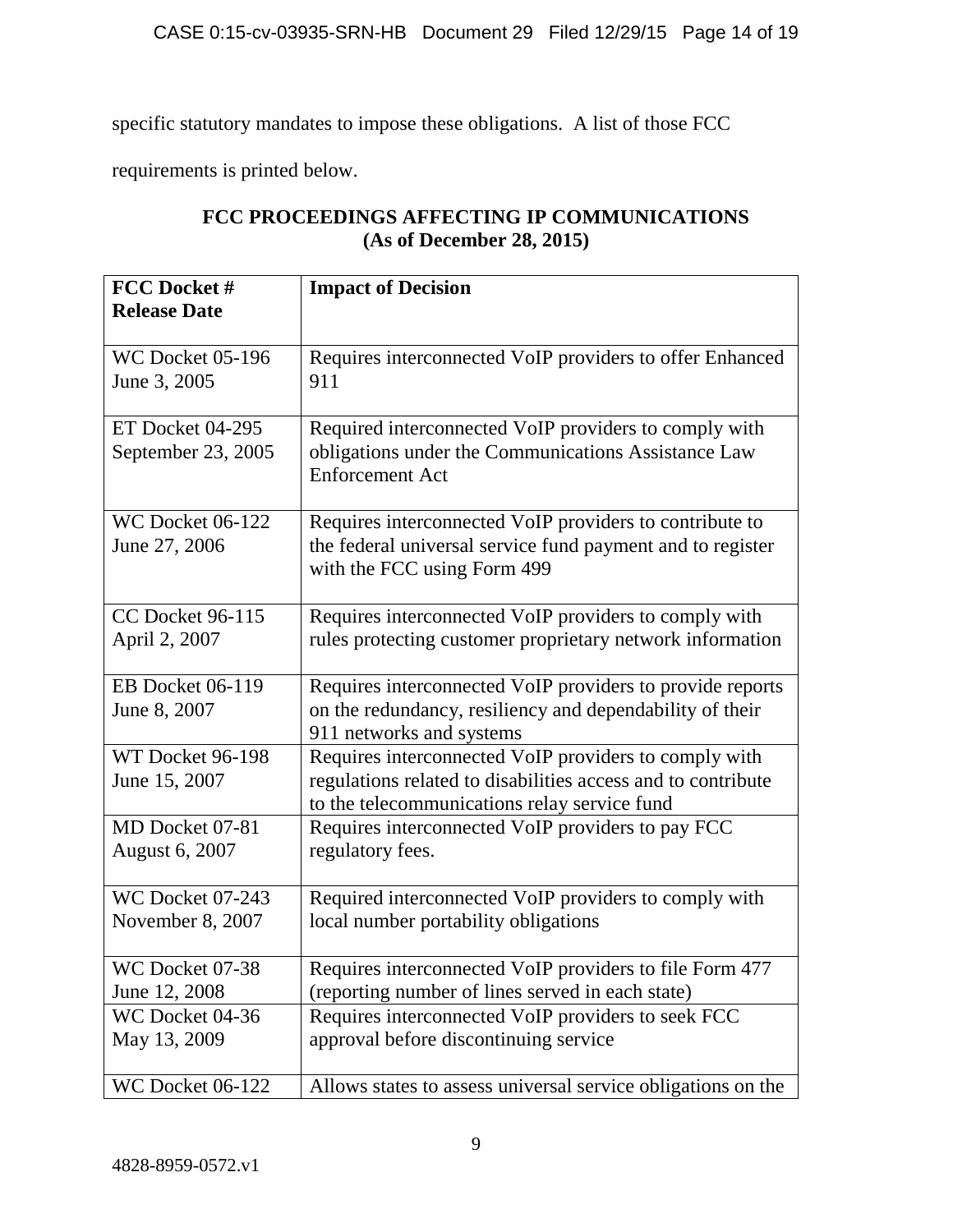| November 5, 2010                             | intrastate revenues of interconnected VoIP providers in a<br>manner consistent with the federal Universal Service Fund |
|----------------------------------------------|------------------------------------------------------------------------------------------------------------------------|
| WC Docket 11-39<br>June 22, 2011             | Requires interconnected VoIP providers to comply with<br>Truth in Caller ID rules                                      |
| CG Docket No. 11-47<br>October 7, 2011       | Requires providers of non-interconnected VoIP to<br>contribute to the Telecommunications Relay Services<br>Fund.       |
| CG 10-213<br>October 7, 2011                 | Requires non-interconnected VoIP providers to comply<br>with disabilities access requirements.                         |
| CC Docket 01-92<br>November 18, 2011         | Prohibits VoIP providers from blocking calls to or from<br>the public switched telephone network.                      |
| PS Docket 11-82<br>February 21, 2012         | Requires interconnected VoIP providers to report network<br>outages to the FCC.                                        |
| IB Docket No. 04-<br>112<br>January 15, 2013 | Requires VoIP providers to file international traffic<br>reports.                                                      |
| WC Docket No. 13-<br>39<br>November 8, 2013  | Requires VoIP provider to collect and report data on call<br>completion rates to rural telephone exchanges.            |
| WC Docket No. 13-<br>97<br>June 22, 2015     | FCC gives interconnected VoIP providers direct access to<br>telephone numbering resources $^{12}$                      |

Between the *Vonage Order* and the FCC's comprehensive regulation of

interconnected VoIP, it's not surprising that state regulatory commissions are not actively

subjecting VoIP providers to licensing or other regulations intended for telephone

 $12$  It is instructive for this proceeding that this decision specifically recognized that interconnected VoIP providers were not subject to state entry regulation and did not receive a state certification. Report and Order, WC Docket No. 13-97 (rel. June 22, 2015) at ¶¶ 21-22.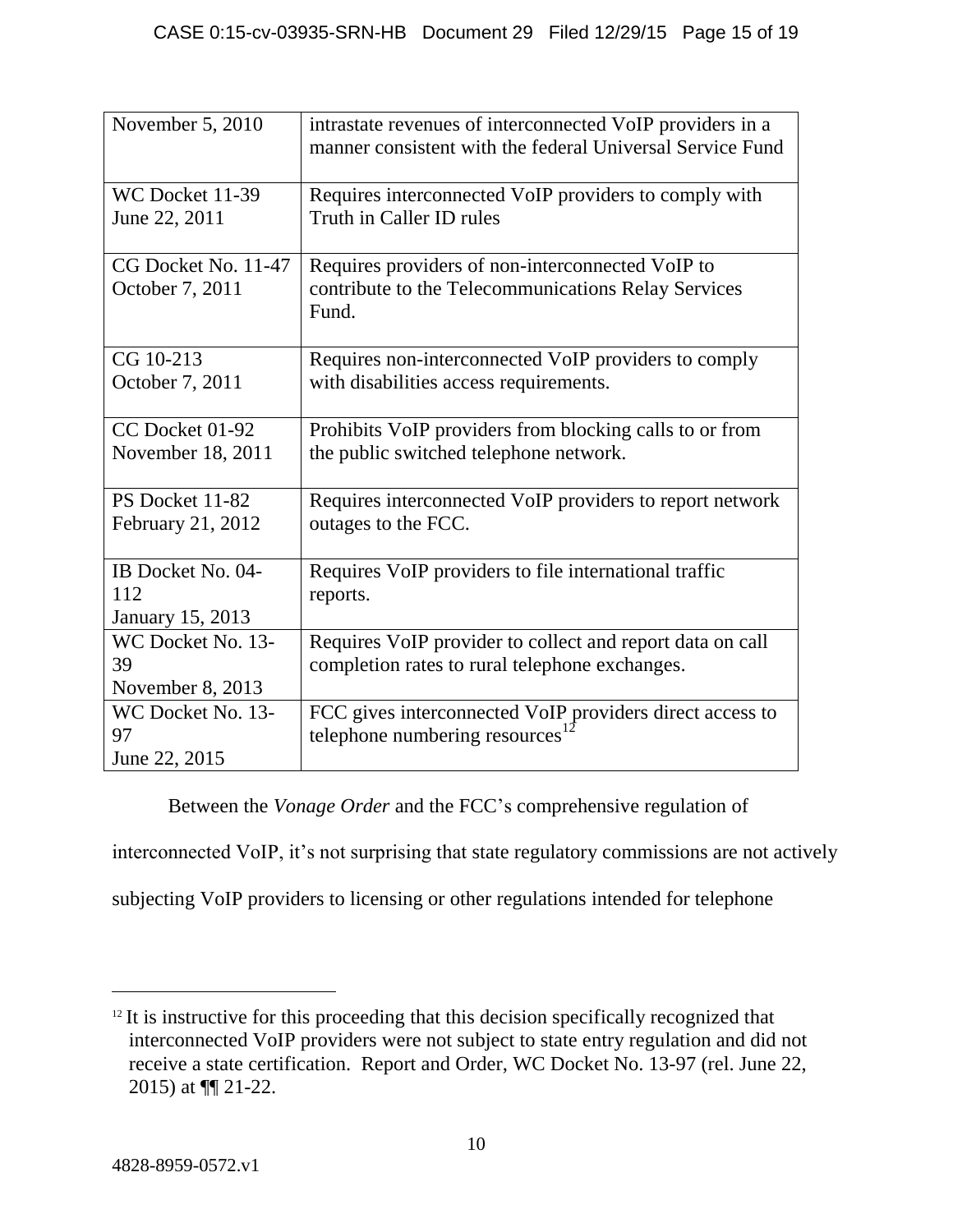companies.<sup>13</sup> Moreover, since 2005 at least 30 states have passed legislation codifying the *Vonage Order* prohibiting PUC regulation of VoIP and also going beyond that by including other IP-enabled services (which includes a broader set of services using IP technology).<sup>14</sup> To date, despite the growing popularity of VoIP and other IP communications, none of these statutes has been revoked or amended to provide the state commissions with authority to regulate. Thus, any concern that VoIP providers would cause consumer harm unless regulated by the state PUCs is baseless.

## **III. State Regulation Threatens the Growth and Use of VoIP**

The FCC does not often preempt state regulation. The *Vonage Order* was directed at the important federal objective of relieving VoIP providers of the burden of complying with a patchwork of inconsistent state laws when they provide interstate services.

*Vonage Order* at 22424. As noted earlier, more than 116 VoIP providers offer services in

Minnesota. It's unclear how many of those companies reside or have any presence in

Minnesota or provide VoIP services in other states. Some of these providers likely have

 $13$  Some states have required VoIP providers to register – providing the company name, address and contact information, as permitted by the FCC, in order to assess state universal service fund obligations.

<sup>14</sup> *See e.g.,* Florida (27 Fla. Stat. 364.011); Ohio (Ohio Revised Code, Title 49, section 4905.042); Alabama (Ala.Code 1975 § 37-2A-4); Missouri (Mo. Rev. Stat § 386.020); Michigan (M.C.L.A. 484.2401); Indiana (IC 8-1-2.6-1.1); Georgia (Ga. Code Ann., § 46-5-222); Delaware (26 Del.C. § 202); Statutory information for several other states is available in an August 3, 2011 letter written to FCC by VON Coalition and other trade associations concerning seeking relief from state VoIP regulation. Letter, Filling the Regulatory Void: State VoIP Activity - WC Docket No. 10-90; GN Docket No. 09-51; WC Docket No. 05-337; CC Docket No. 96-45; CC Docket No. 01-92; WC Docket No. 06-122; WC Docket No. 04-36 (Aug. 3, 2011), *available* at http://www.von.org/filings/year/09\_2011/2011\_08\_03\_VoIP\_Jurisdiction\_Letter.pdf.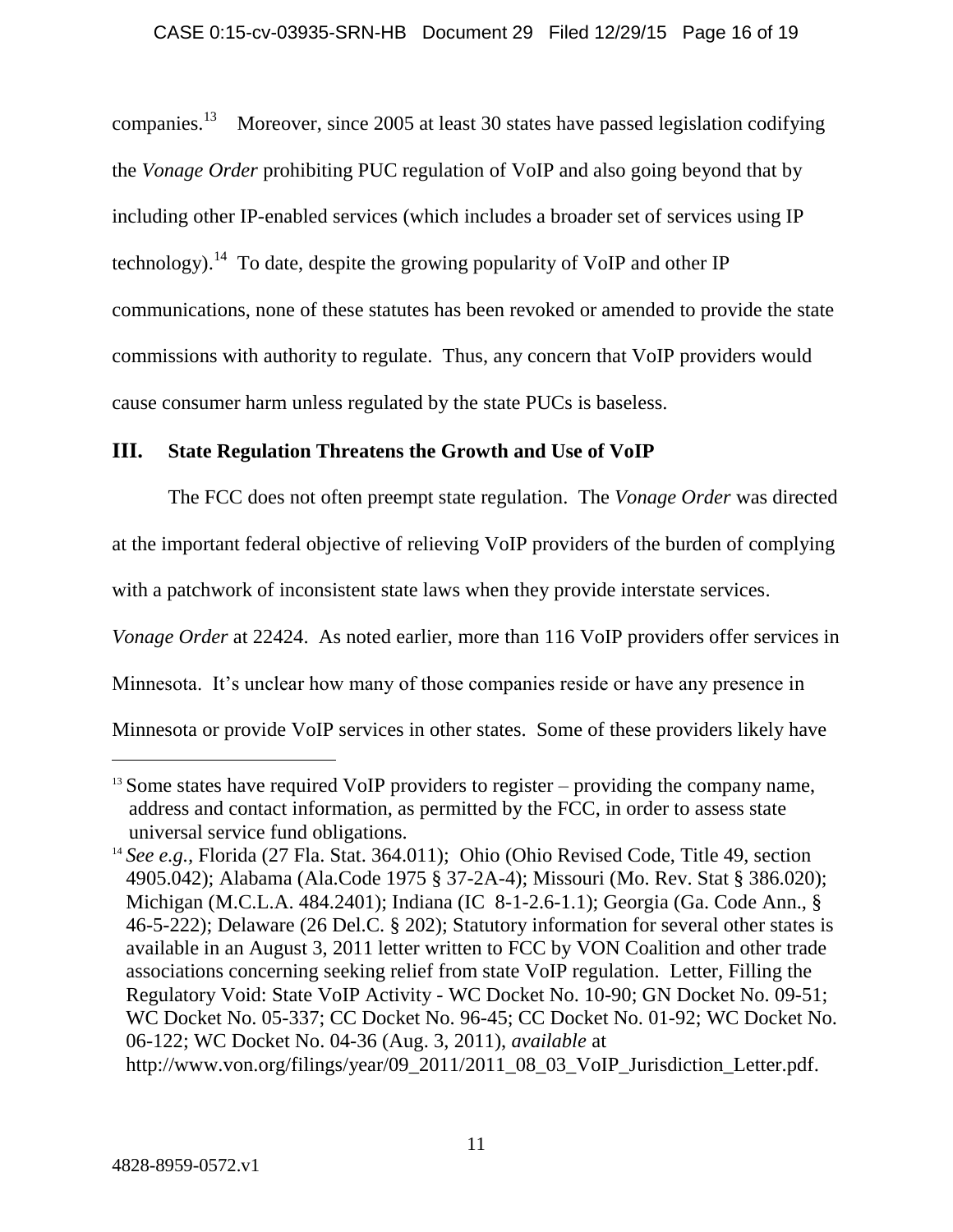#### CASE 0:15-cv-03935-SRN-HB Document 29 Filed 12/29/15 Page 17 of 19

customers in another state that have branches or small offices in Minnesota. Given the ease of installation, these Minnesota customers may never interact with or even see a bill from the VoIP provider.

Complying with licensing, tariffing and reporting requirements from 50 state public service commissions would necessarily impose significant cost burdens on VoIP providers – a result that the FCC explicitly sought to prevent in the Vonage Order.<sup>15</sup> These costs will either be borne by the VoIP providers, or more likely passed along in higher charges to all VoIP customers.<sup>16</sup> Or companies may decide not to provide services in states with burdensome regulations; reducing competition and harming consumers.

Moreover, VoIP providers have built businesses in reliance on the federal framework, developing services that are provided seamlessly on a nationwide basis without state-specific operational distinctions. Pricing, service features, term and conditions and product offerings have all been standardized to allow for a better customer experience. If VoIP providers were required to set up separate operations to comply with the telecommunications rules of each state, the results would lead to rampant inefficiency without customer benefit.

<sup>&</sup>lt;sup>15</sup> Vonage Order at 22416 ("The administrative process involved in entry certification and tariff filing requirements, alone, introduces substantial delay in time-to-market and ability to respond to changing consumer demands, not to mention the impact these processes have on how an entity subject to such requirements provides its service." )

<sup>&</sup>lt;sup>16</sup> It is worth noting that avoidance of state regulatory requirements does not relieve VoIP providers from paying applicable taxes, fees and surcharge, or from complying with general state consumer protection laws.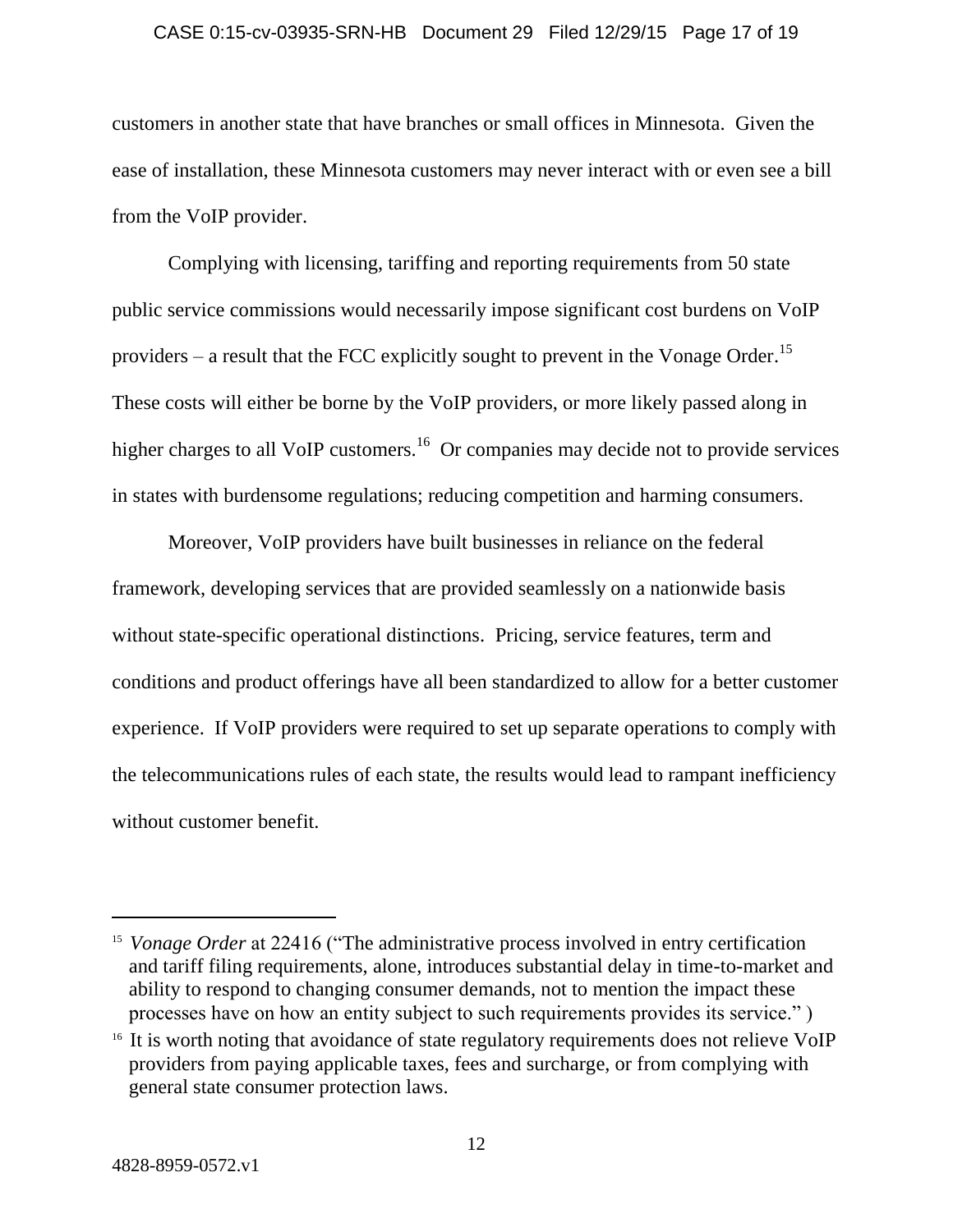#### **CONCLUSION**

For the reasons set forth above, VON Coalition respectfully requests that the Court (a) deny Defendants' Motion to Dismiss, (b) enter an order declaring that application of Minnesota state public utilities and common carrier requirements to VoIP services is preempted under federal law and violates the Federal Communications Act and the Supremacy Clause of the United States Constitution.

Dated: December 29, 2015 Respectfully submitted,

/s/ Karla M. Vehrs

Karla M. Vehrs, Atty. No. 0387086 Lindquist & Vennum LLP 4200 IDS Center S, 8th Street Minneapolis, MN 55402 Phone: (612) 371-2449 Facsimile: (612) 371-3207 [kvehrs@lindquist.com](mailto:kvehrs@lindquist.com)

Glenn S. Richards (*pro hac vice motion pending*) PILLSBURY WINTHROP SHAW PITTMAN LLP 1200 Seventeenth Street NW Washington, DC 20036 Phone: (202) 663-8215 Facsimile: (202) 513-8006 [glenn.richards@pillsburylaw.com](mailto:glenn.richards@pillsburylaw.com)

*Attorneys for the VON Coalition*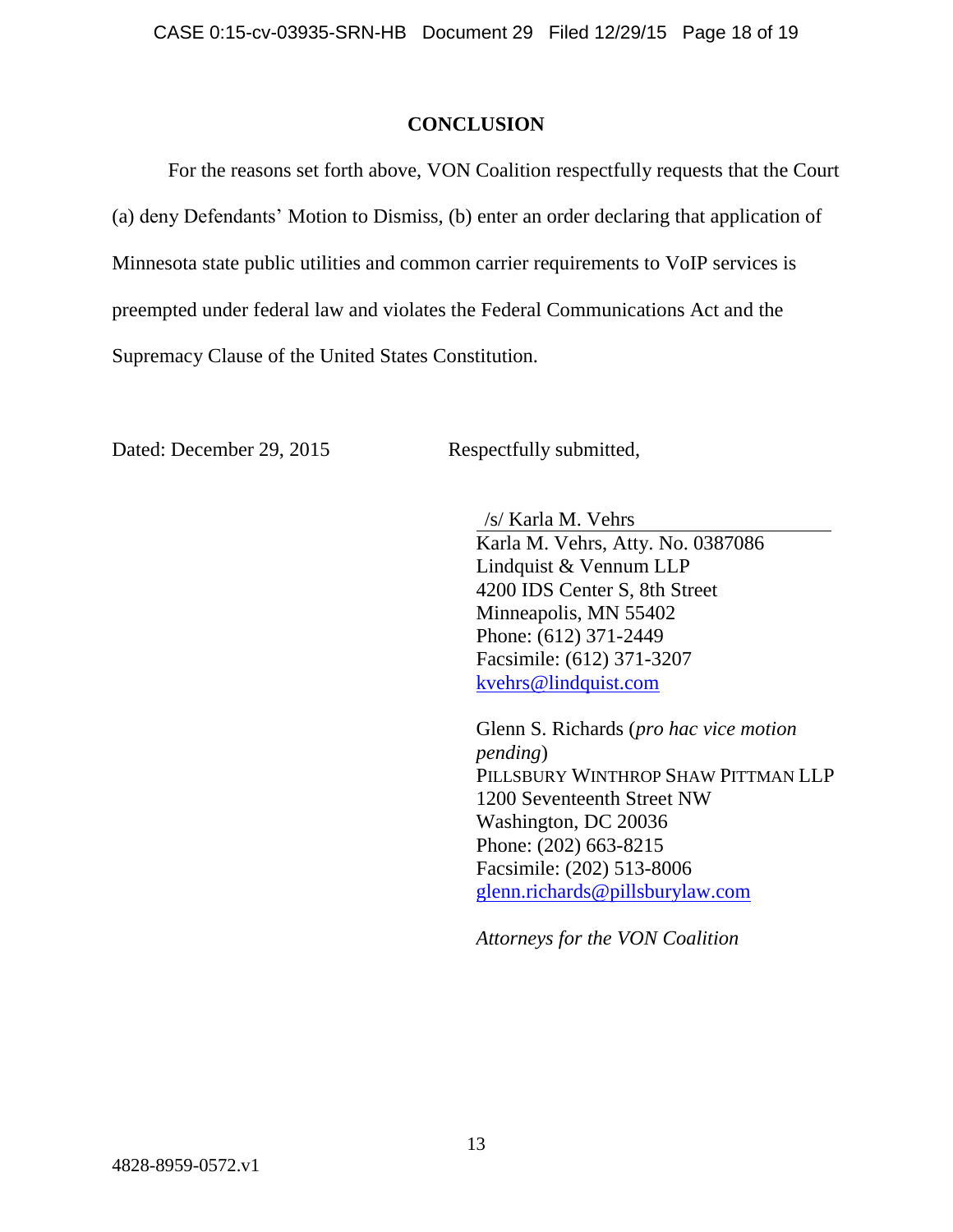## **CERTIFICATE OF SERVICE**

I HEREBY CERTIFY that on December 29, 2015, a true and correct copy of the foregoing was served via the Court's electronic filing system on all counsel of record.

/s/ Karla M. Vehrs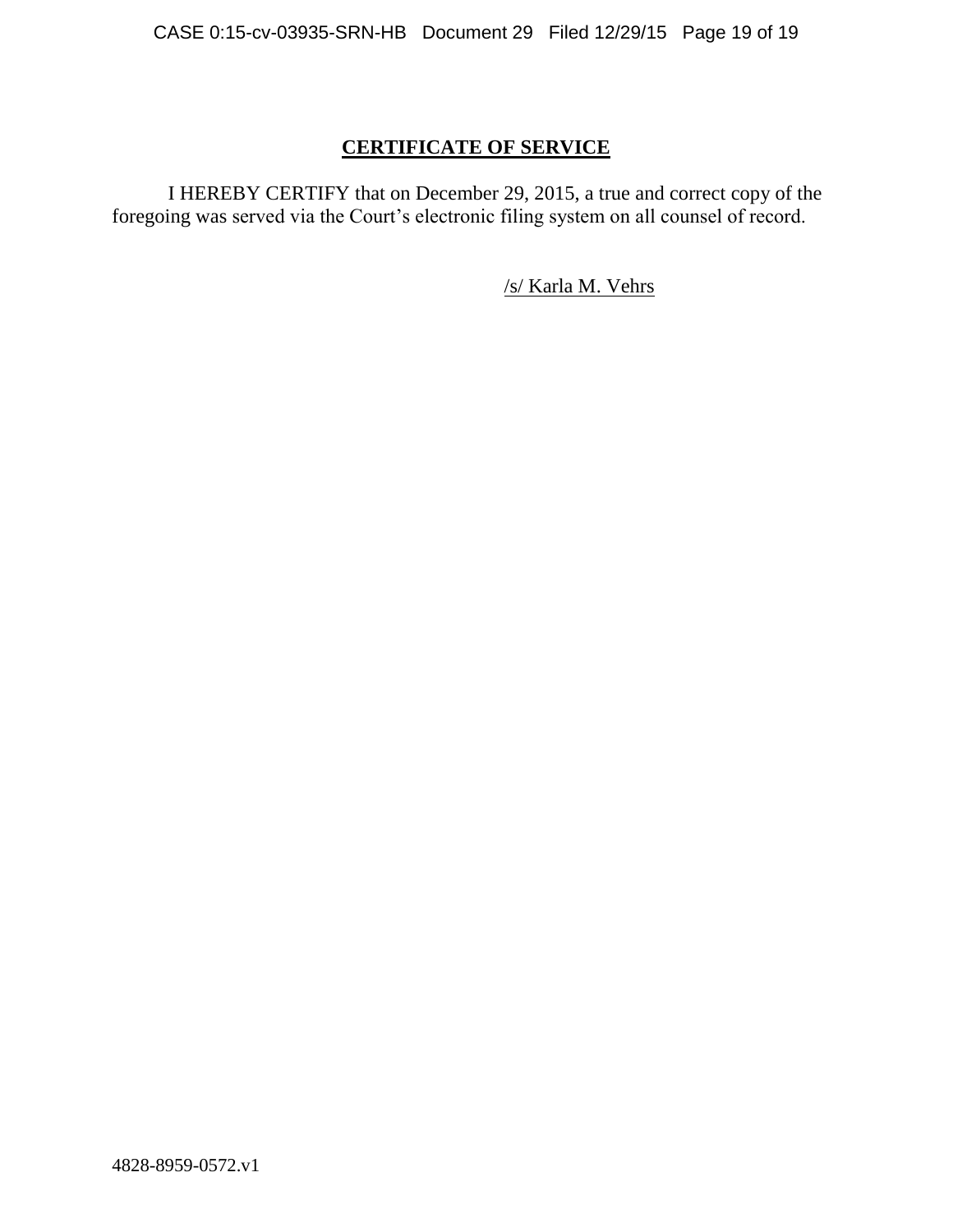## **UNITED STATES DISTRICT COURT DISTRICT OF MINNESOTA**

| <b>CHARTER ADVANCED SERVICES</b>    |                                |
|-------------------------------------|--------------------------------|
| $(MN)$ , LLC, et. al.,              |                                |
|                                     | Case No. 15-cv-3935-SRN-HB     |
| <b>Plaintiffs,</b>                  |                                |
|                                     | LR 7.1(F) WORD COUNT           |
| v.                                  | <b>COMPLIANCE CERTIFICATE</b>  |
|                                     | <b>REGARDING VON (VOICE ON</b> |
| <b>BEVERLY JONES HEYDINGER, et.</b> | THE NET) COALITION'S AMICUS    |
| al,                                 | <b>BRIEF IN SUPPORT OF</b>     |
|                                     | <b>PLAINTIFFS' COMPLAINT</b>   |
| Defendants.                         |                                |

I, Karla M. Vehrs, certify that VON Coalition's Amicus Brief complies with the word limitation of Local Rule 7.1(f). The Brief contains 3,130 words, including text, headings, footnotes, and quotations, other than the parts of the document exempted by Local Rule 7.1(f)(1)(C). The Brief was prepared using Microsoft Word Version 2010, and the word-count function of this word-processing software was applied specifically to include all text, including headings, footnotes, and quotations.

I further certify the Brief complies with the type size requirements of Local Rule 7.1(h) because the memorandum was prepared using at least font size 13, is doublespaced, and is submitted on 8.5" by 11" paper with margins of at least one inch on all four sides.